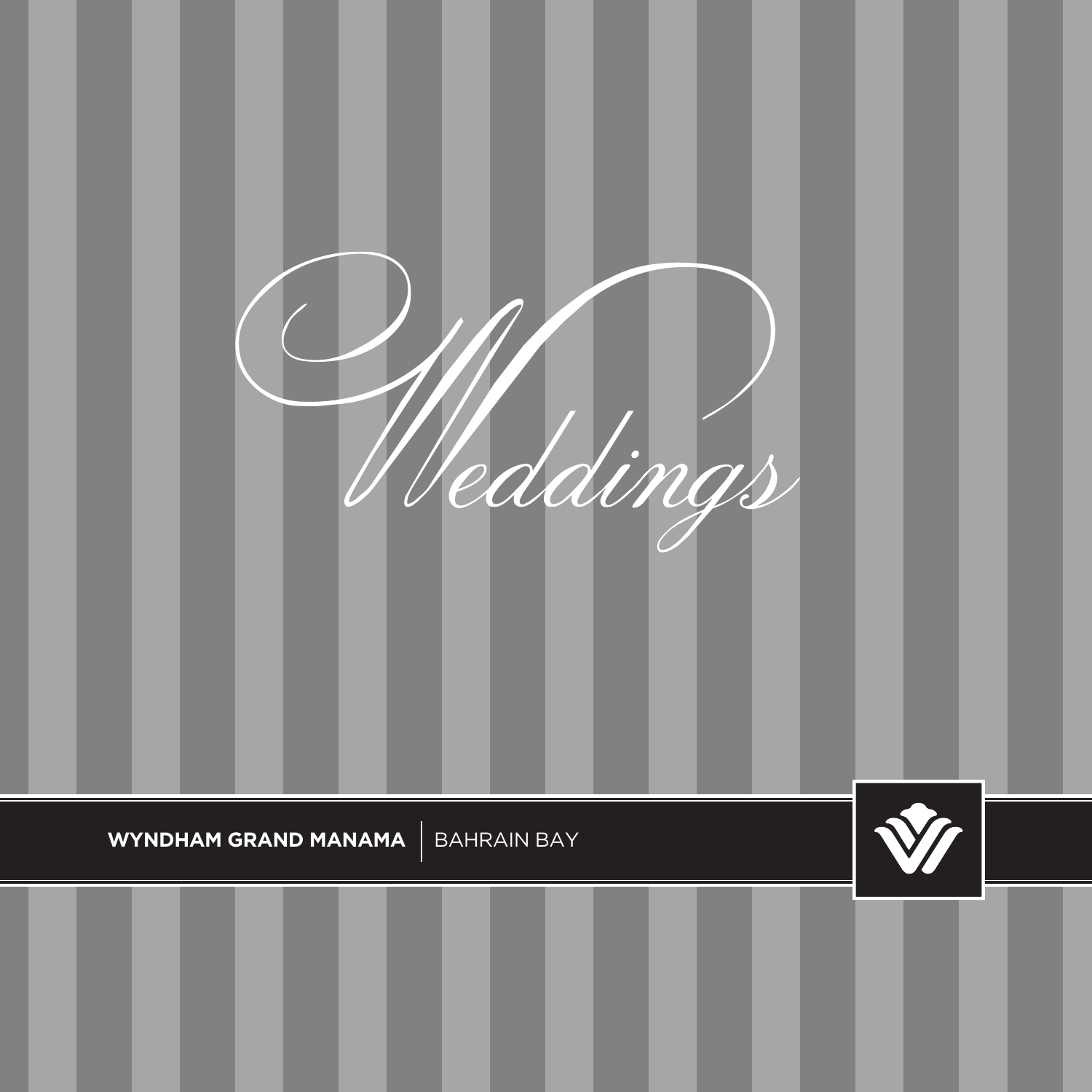Welcome and Congratulations on your Wedding!

### Thank you for choosing Wyndham Grand Manama Bahrain Bay

Embark with us on a journey of magical culinary discoveries awaken the senses with legendary flavors and bold creativity, combining Arabic traditions with multi-cultural treats.

Choose from a selection of unique set menus or tantalizing buffet options, or perhaps want to personalize your own ultimate wedding menu with the support of our talented chefs and pair it with our finest array of non-alcoholic beverages.

Prior to the wedding, tease your taste buds with scrumptious samples from your selected menu, for up to 4 persons, Bon appetite, or as we say in Arabic, hani'an

### Unparalled romance

Watch your gourmet wedding cake be designed to sweet perfection by our talented pastry chefs as they work their magic and showcase their culinary skills.

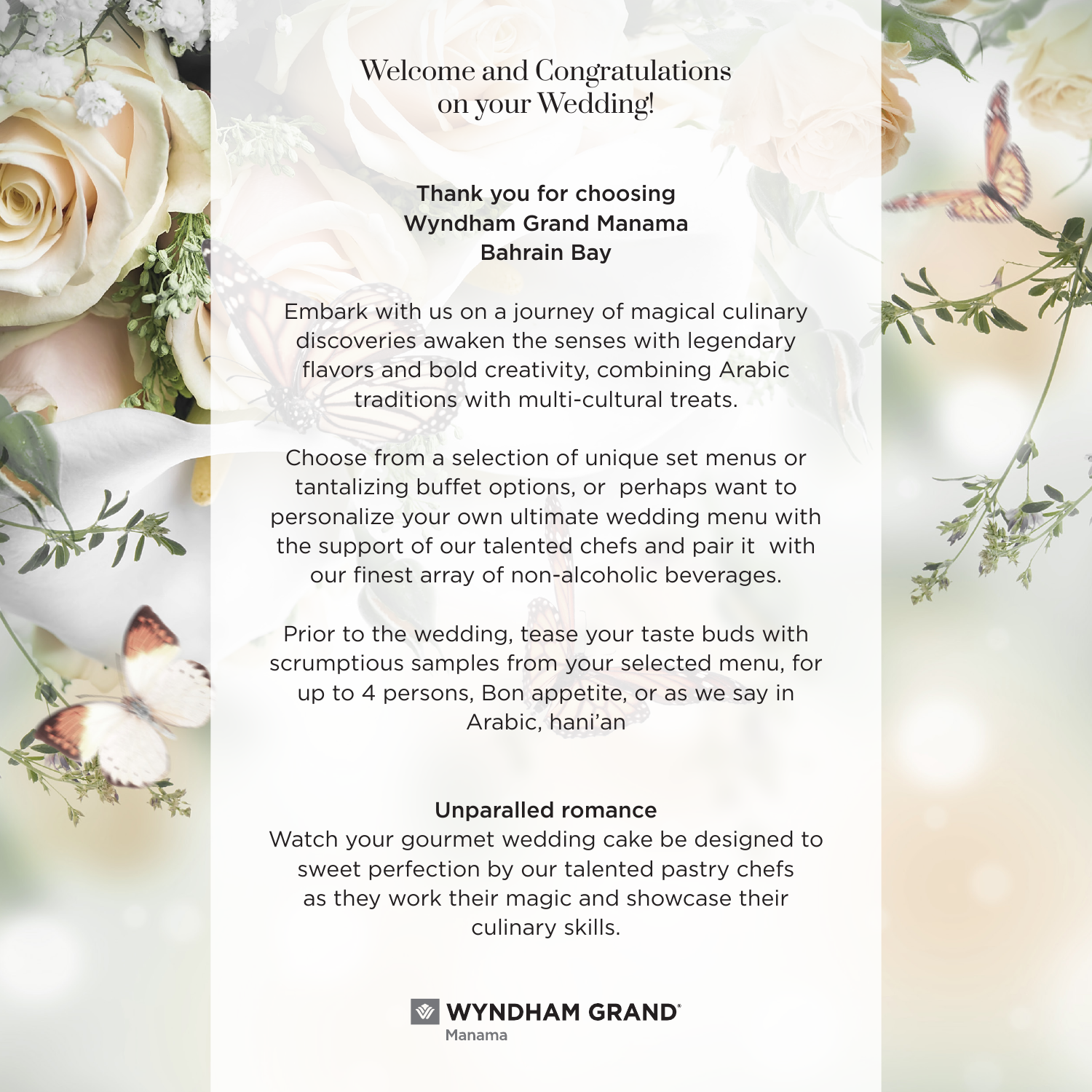

Inclusions:

- ◆ One bedroom suite for 2 nights
- ◆ In suite wedding amenities and decoration
- ◆ In suite breakfast
- ◆ Use of bridal suite and make up room
- ◆ 1st Anniversary dinner voucher for two
- ◆ Selection of savoury and sweet bites on the table
- ◆ Luxurious buffet
	- 7 cold Arabic traditions
	- 7 International cold appetizers
	- 3 hot Arabic traditions
	- 1 kind of soup
	- 5 Arabic entrée
	- 5 International entrée
	- 1 live cooking station of your choice
	- 12 sweet endings
- ◆ 5 kilo wedding cake
- ◆ Free flowing service of chilled juices and softdrinks
- ◆ Tea and coffee on the tables
- Female waitresses service included

Prices starting from BD 17++ per person

#### TERMS AND CONDITIONS:

Minimum booking for 200 people Subject to availability at the date of the booking.

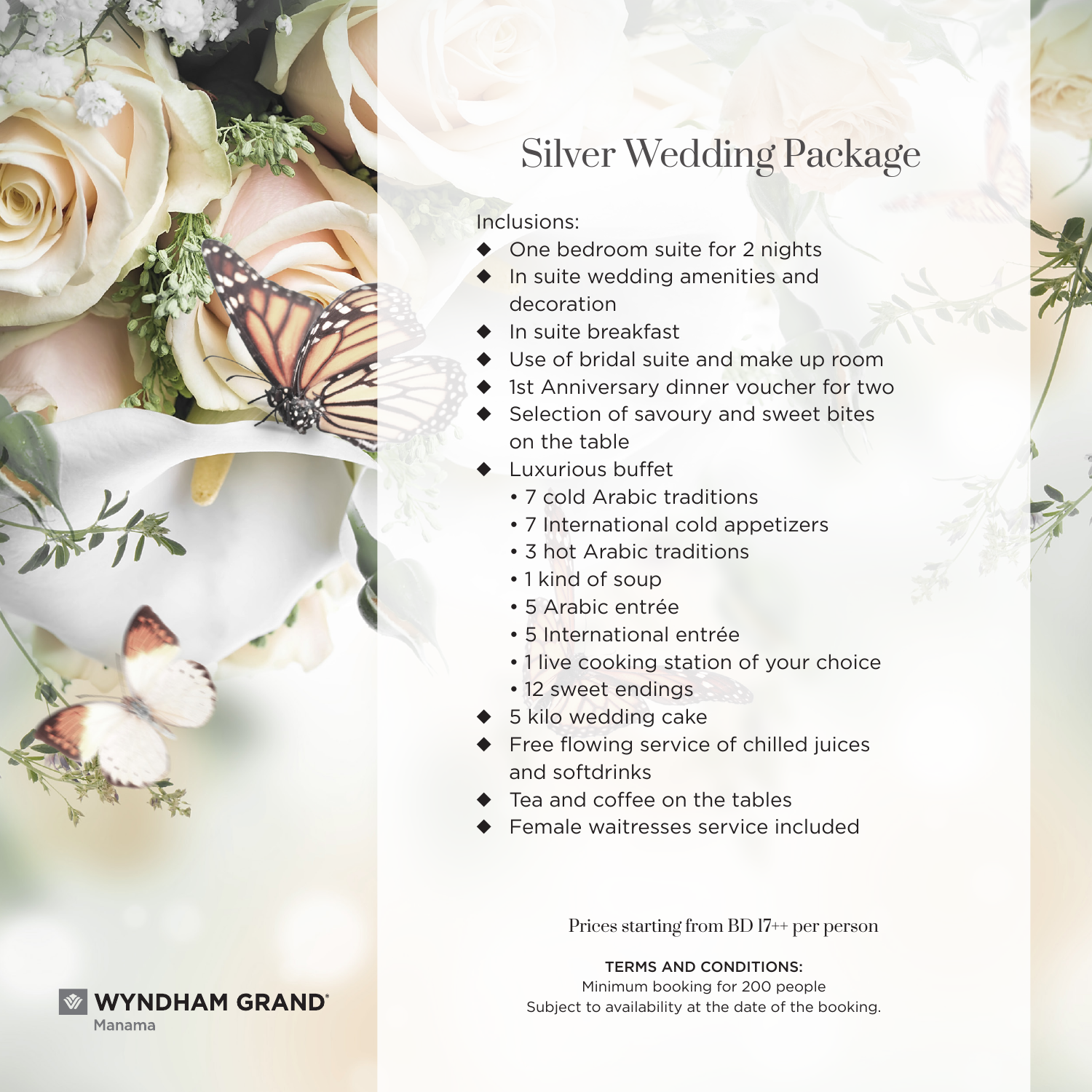

# Gold Wedding Package

Inclusions:

- ◆ One bedroom suite for 2 nights
- In suite wedding amenities and decoration
- ◆ In suite breakfast
- ◆ Use of bridal suite and make up room
- ◆ 1st Anniversary dinner voucher for two
- Selection of savoury and sweet bites on the table
- 30 minute canape pass around
- **Luxurious buffet** 
	- 8 cold Arabic traditions
	- 8 International cold appetizers
	- 3 hot Arabic traditions
	- 2 kinds of soup
	- 6 Arabic entrée
	- 6 International entrée
	- 2 live cooking station of your choice
	- 12 sweet endings
- ◆ 5 kilo wedding cake
- ◆ 1 personalized welcome drink
- ◆ Free flowing service of chilled juices and softdrinks
- ◆ Tea and coffee on the tables
- Female waitresses service included

Prices starting from BD 18++ per person

#### TERMS AND CONDITIONS:

Minimum booking for 200 people Subject to availability at the date of the booking.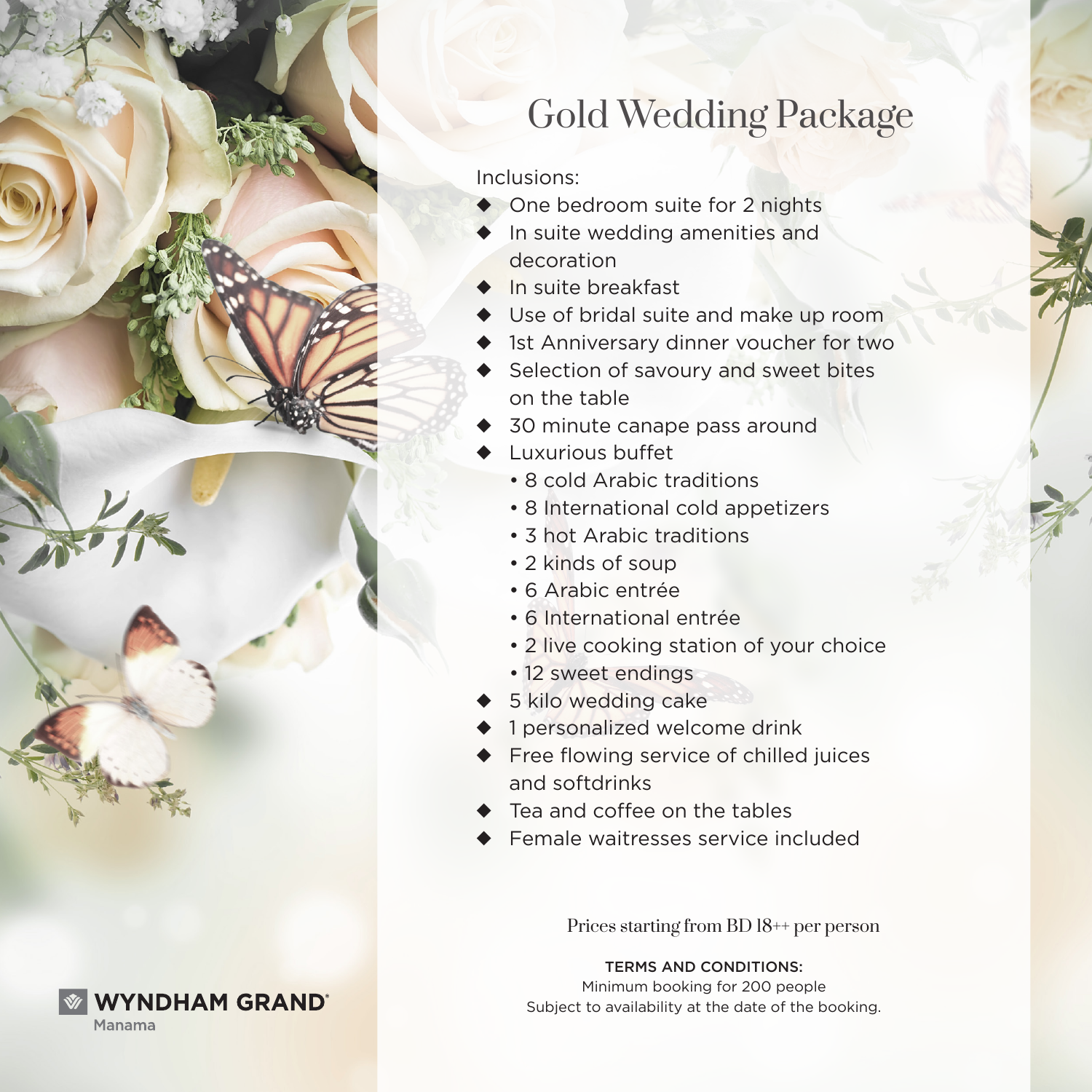

# Platinum Wedding Package

Inclusions:

- One bedroom suite for 2 nights
- In suite wedding amenities and decoration
- ◆ In suite breakfast
- ◆ Use of bridal suite and make up room
- ◆ 1st Anniversary dinner voucher for two
- ◆ Selection of savoury and sweet bites on the table
- 1 hour canape pass around
- Luxurious buffet
	- 10 cold Arabic traditions
	- 10 International cold appetizers
	- 4 hot Arabic traditions
	- 2 International hot appetizers
	- 2 kinds of soup
	- 8 Arabic entrée
	- 8 International entrée
	- 3 live cooking station of your choice
	- 16 sweet endings
- ◆ 5 kilo wedding cake
- ◆ 2 personalized welcome drinks
- ◆ Free flowing service of chilled juices and softdrinks
- ◆ Tea and coffee on the tables
- Female waitresses service included

Prices starting from BD 19++ per person

#### TERMS AND CONDITIONS:

Minimum booking for 200 people Subject to availability at the date of the booking.